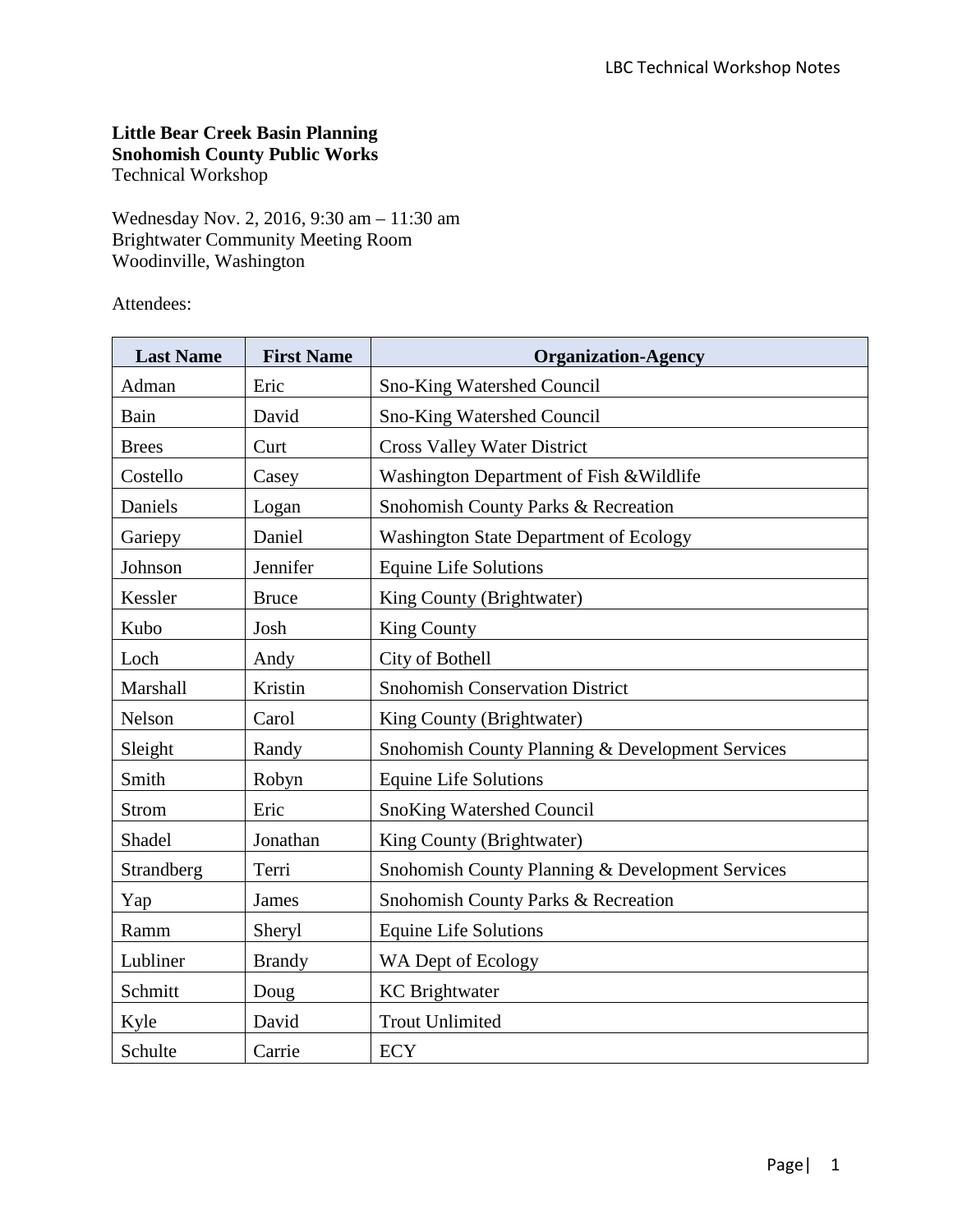### **Snohomish County Surface Water Management**

Arthur Lee, Snohomish County, Surface Water Management Bill Lief, Snohomish County, Surface Water Management David Ojala, Snohomish County, Surface Water Management Frank Leonetti, Snohomish County, Surface Water Management Gregg Farris, Snohomish County, Surface Water Management John Hermann, Snohomish County, Surface Water Management Karen Kerwin, Snohomish County, Surface Water Management Keith Hume, Snohomish County, Surface Water Management Logan Daniels, Snohomish County, Surface Water Management Mary Hurner, Snohomish County, Surface Water Management Peggy Campbell, Snohomish County, Surface Water Management

### **NHC Consulting Team**

Patty Dillon, Northwest Hydraulic Consultants (NHC) Tamie Kellogg, Facilitator, Kellogg Consulting Aimee Bullock, Meeting Summary, Kellogg Consulting

### **Meeting Overview**

At this meeting, Snohomish County Public Works Surface Water Management Division (SWM) presented Little Bear Creek water quality data summaries in preparation for the development of the Basin Plan, required by the National Pollutant Discharge Elimination System (NPDES) permit.

### **Welcome, Introductions and Workshop Purpose**

Facilitator Tamie Kellogg welcomed everyone and led the introductions. She reviewed the meeting agenda and noted the logistics of the facility.

# **Context & Project Goals**

Project manager, Arthur Lee thanked the Brightwater hosts and introduced the project team. He provided an overview of the project background, planning process and meeting purpose, making the following key points:

- The purpose of today's meeting is to share information that the project team has analyzed, and to discuss modeling and potential strategies that will help restore stream flow and water quality.
- The watershed-scale stormwater plan we are preparing is required by Washington State Department of Ecology (Ecology) in compliance with the County's NPDES Phase 1 permit and is due to Ecology on September 6, 2017

### Q&A from this section

### *Q: When the plan is complete will it be advisory or a requirement?*

A: Snohomish County is required by the Department of Ecology to produce the plan. It is not clear what Ecology may require in the future. The County may use portions of the plan to guide actions in the watershed.

*Q: Who, internally, makes the final decision on whether or not the plan gets implemented?*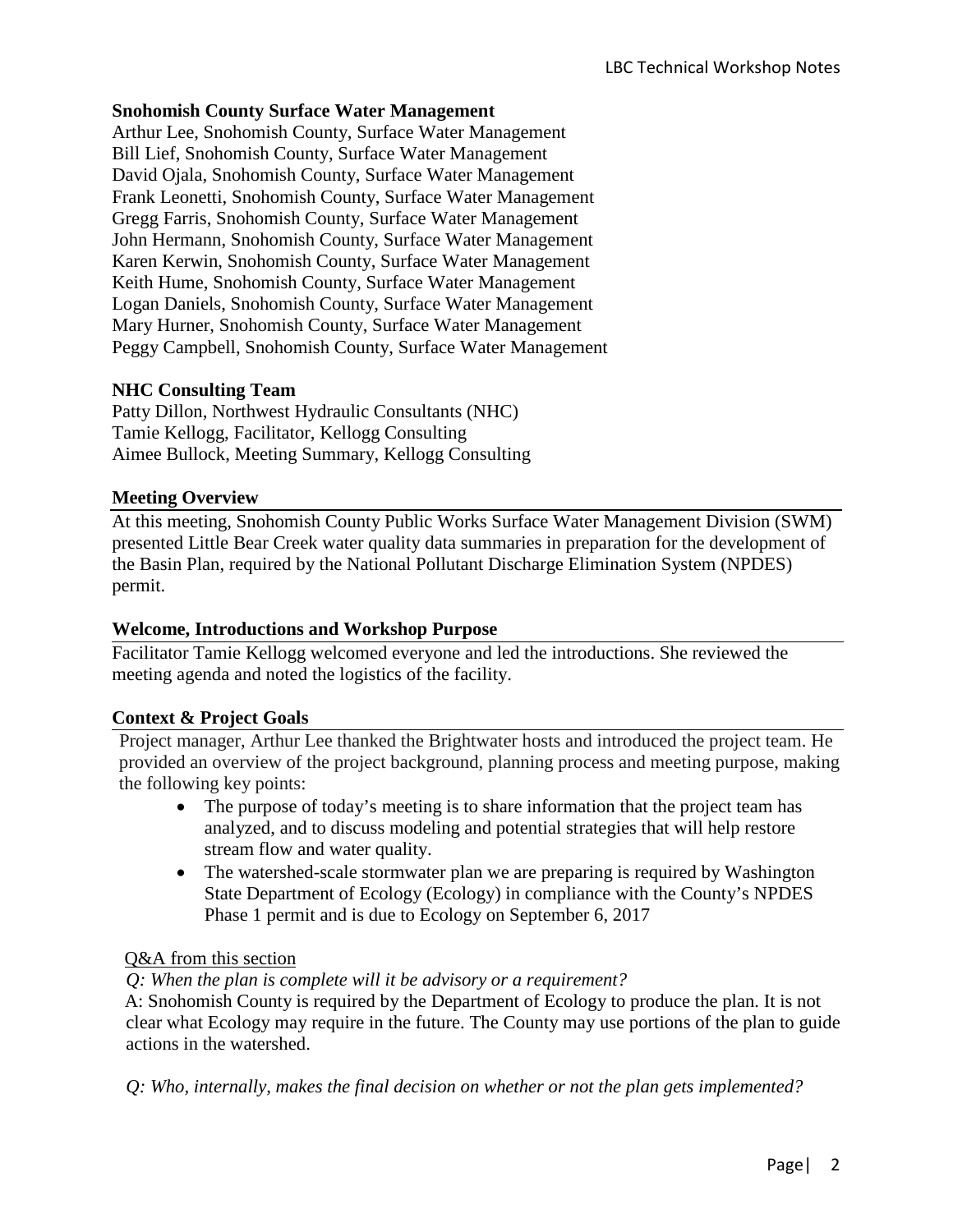A: –The plan recommendations will be considered as part of SWM's annual work plan, which is planned and prioritized during the annual budget process. To the extent that the plan recommends actions by other divisions, departments or agencies, they will have their own processes for consideration of potential implementation.

*Q: What is the planning horizon?*

A: The plan is modeled based on a build-out scenario using the 2015 Snohomish County Comprehensive Plan. The Comprehensive Plan has a 20-year horizon, to 2035.

# **Water Quality Results & Targets**

John Hermann, Snohomish County SWM water quality specialist, gave a presentation on water quality results, which included concentrations of dissolved copper and zinc, fecal coliform and temperature study results and made the following key points:

- The Little Bear Creek watershed does not exceed state standards on metals.
- The watershed exceeds state standards on temperature during summer and winter months, within the 10-year timeframe. Modeled future conditions remain the same or decrease.
- The watershed currently exceeds the standard on fecal coliform.

# Q&A from this section

- *Q: Does the model take into account the increased traffic?*
- A: Yes, we were able to capture the load of the run off from the roads in the model.
- *Q: Does the model get updated to include the increase in traffic over time?*
- A: No, the model only addesses changes in land use.

*Q: What are the temperatures in the various regions on the map?* A:They are 16.5-17 degrees celcius on average. It varies by region throughout the year.

- *Q: How did you select your parameters of the sample core pollutants targets?*
- A: Each of these targets are a state standard and commonly found in stormwater.

# *Q: How much stream water quality data did you collect?*

A: We collected about ten years worth of data sets. We have more monitors running full time in the last three years so we have a large amount of recent information.

*Q: What is the plan based on for modeling future conditions?*

A: We started with the 2015 Comprehensive Plan existing policies and adopted requirements to project future conditions. The Comprehensive Plan guides the areas of potential redevelopment.

*Q: How are the temperature exceedances expressed in the findings?* A:They were calculated on a seven- day running average.

# *Q: So, every day you get a seven-day average, did you look at that annually or by month when you ran the averages?*

A: It was wrapped up and averaged.We use a seven-day average of maximum daily temperatures. This is computed daily for the seven-day window centered around each date.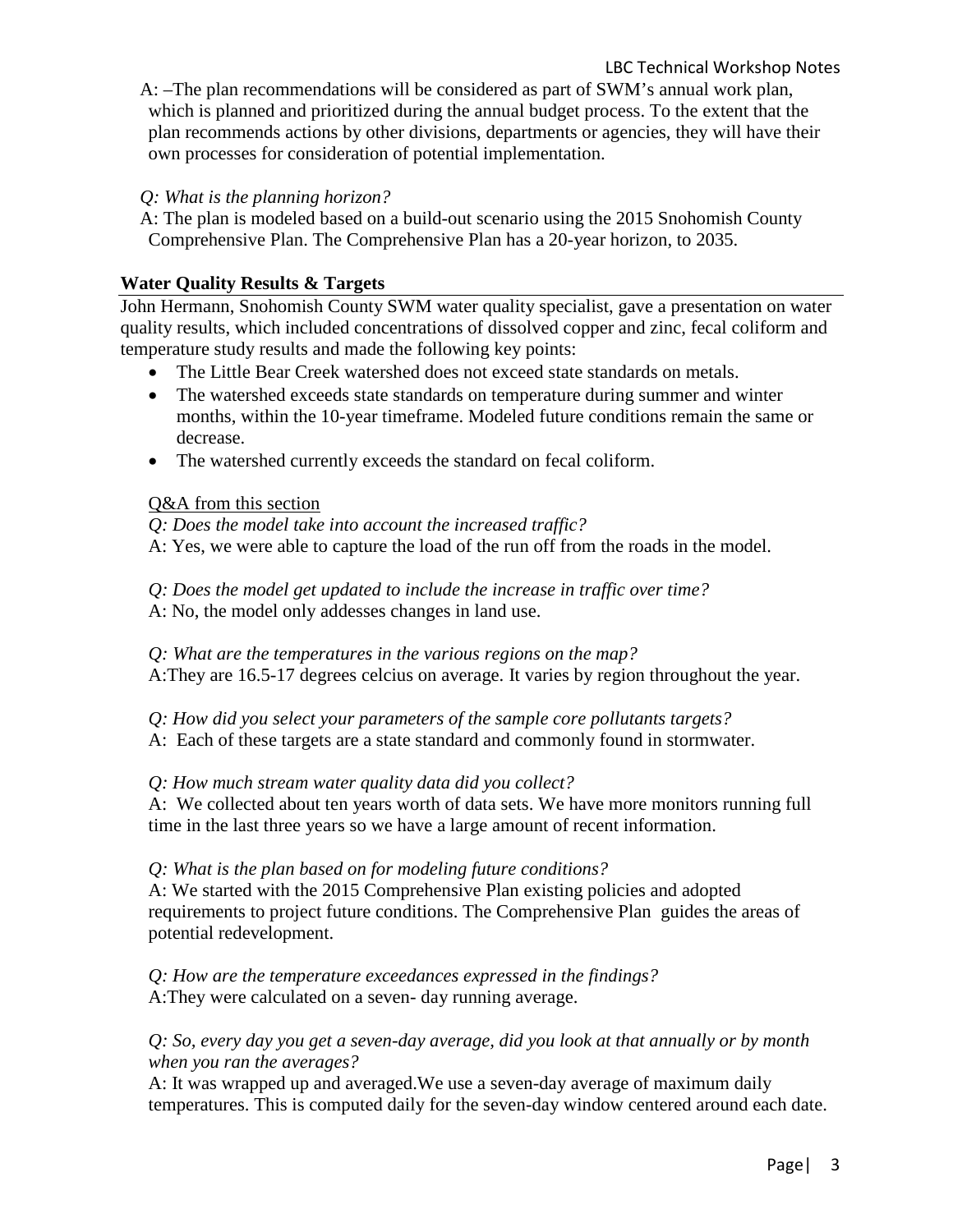Exceedances consider the value for each day, so if we have a particularly warm week, we could have seven (or more) exceedances for that one period. There are days in the summer when the value is much higher than the threshold, and days when it is much lower depending on where you are in the basin.

# *Q: Was the temperature study spread out over times of day?*

A: The model produced hourly temperature data, but the seven-day average of maxiumum temperatures was calculated using the maximum daily temperature from each day. A detailed look at hourly temperatures is not part of this study.

# *Q: Was the fecal coliform analyzed for major source?* A: No.

# *Q: Does the model account for climate change?*

A: The actions that we're talking about to address temperature are the same actions we would recommend to deal with climate change. The permit does not require us to address climate change. King County is conducting a climate change study that we will review, but it is not included in this planning effort.

# *Q: Can you provide an example of a type of land use development that will lower water temperature?*

A: Low impact development (LID) provides a good example. The current stormwater treatment requirements of LID include flow control, containment and infiltration.

# *Q: Did you identify areas that are infeasible for infiltration?*

A: Yes. Areas with soils that are not suitable for infiltration or with known high groundwater were assumed to have no infiltration in the scenarios that have been modeled, and will not have infiltration BMPs recommended.

### *Q: Did you include stream shade as a form of temperature mitigation?*

A: We did consider it in the plan, but not as an element of development. There is a shade parameter in the model related to stream reaches. This was not assumed to be affected by development, which occurs outside of stream buffer areas, but impacts of increasing shade through buffer restoration will be explored.

### *Q: Is there any biological rationale for the seven-day average?*

A: That range comes from Washington State Administrative Code (WAC) and is based on the fish lifecycle. The code requirements were established by studies. The thresholds for impacts to fish are identified in state code. Twenty-two degrees Clsius or higher can be lethal. We don't see those levels of exceedances in this stream even on our highest days.

### **Biological Results & Targets**

Frank Leonetti, SWM habitat specialist, gave a presentation on B-IBI (Benthic Index of Biotic Integrity) and relationship to flow. He stated that B-IBI standards are not included in the Washington Administrative Code (WACs) and the County has chosen 90% of forested condition as the target for this watershed.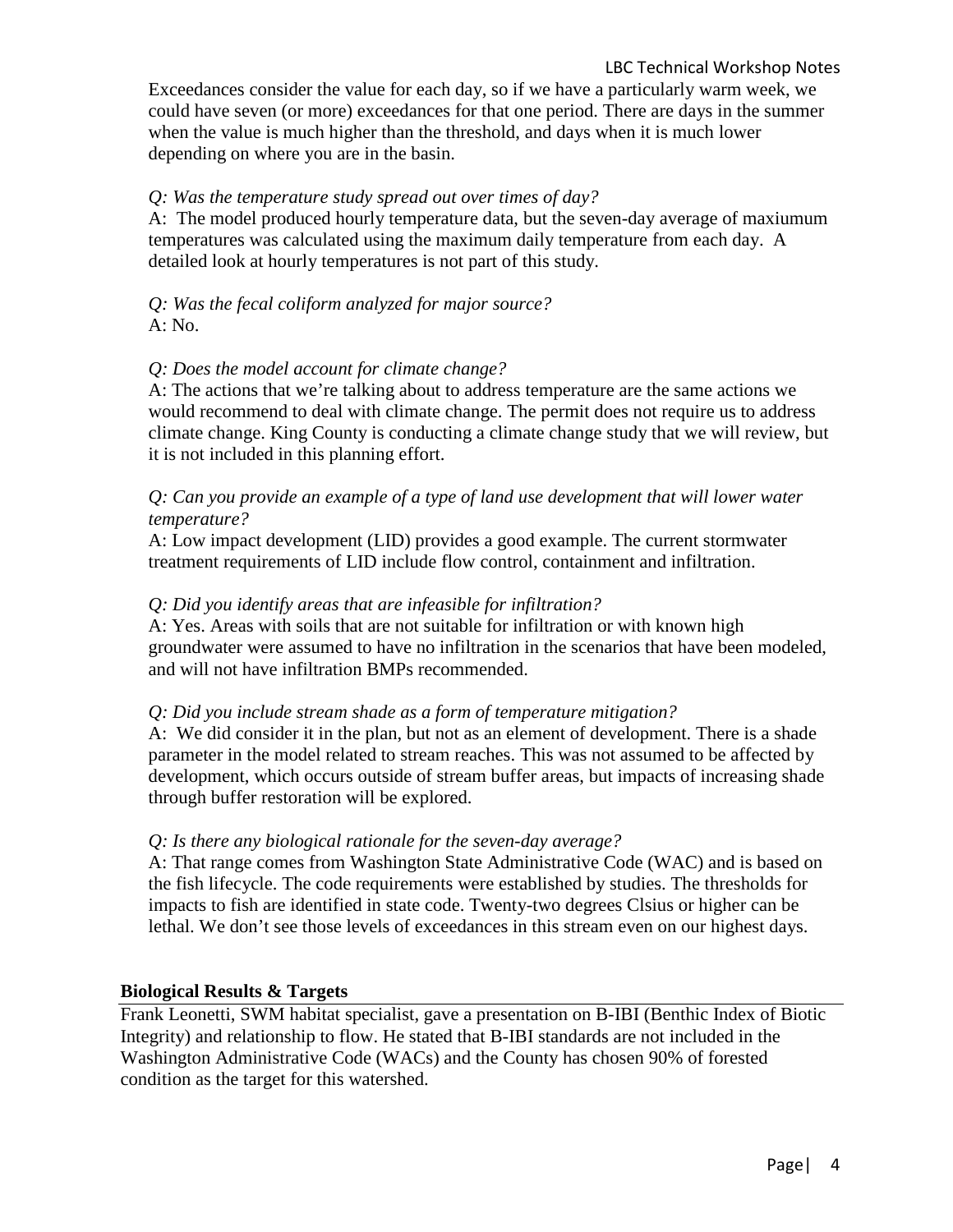### Q&A from this section

*Q: Can you explain the metrics of pulse count, high pulse range and flashiness index?* A: A pulse count is based on whether daily average flow is equal to or greater than two times the long term daily mean flow. Flow exceeding two times the annual mean is considered a high pulse event.

High Pulse Range is equal to the number of days "of the water year" (October through September) when the pulse counts occur – days between first occurrence and last occurrence up to maximum of 365 day range.

The Richards-Baker Flashiness Index is a number that is calculated based on the yearly sum of all day-to-day average daily flow changes (absolute values) divided by the yearly sum of all daily flows. The Flashiness Index does not have units. It does describe a pattern of flows increasing or decreasing, in terms of their flashiness. For instance, how quickly the flow increases and decreases. The Department of Ecology asked us to identify three parameters.

*Q: Did you consider other channel characteristics that could affect the bugs, other than flow, for instance sediment or large woody debris (LWD)?*

A: Yes, this is a challenging analysis to pursue and we are taking those into account.

*Q: How did you choose 90% forested as a target?* A:That goal was provided by the Department of Ecology.

# *Q: For the B-IBI, are there any attributes about the ten metrics that suggest which bugs are more impaired, so that you can attempt to boost scores?*

A: We are looking at the individual metrics. There are five factors that drive the increase and five factors that do not fluctuate very much at all.

Among the ten metrics comprising the B-IBI index, we found for seven long term (12 years) sites that five metrics fluctuate more than five others, and it is the fluctuation in these five metrics that account for the interannual changes in BIBI scores by year. The five that fluctuate are Taxa Richness, EPT Richness, Long-lived Richness, Percent Dominant Score, Predator Percent Score. The five least variable metrics are Emphemeroptera richness, Tricoptera richness, Clinger Richness Score, Intolerant Richness Score, and Tolerant Percent Score.

The first five account for 90% of the variability in annual B-IBI scores during the 12 years and seven sites, and may be the metrics that are currently changing relative to observed changes in annual conditions (e.g., flow). This does not mean that the first five metrics are more important or are even higher scoring than the least variable five metrics. The greatest potential improvement would be in the Intolerant Richness Score. This review of score metrics allows for the evaluation of discrete metrics and potential response to annual flow changes to better understand biological response to inter-annual changes in flow.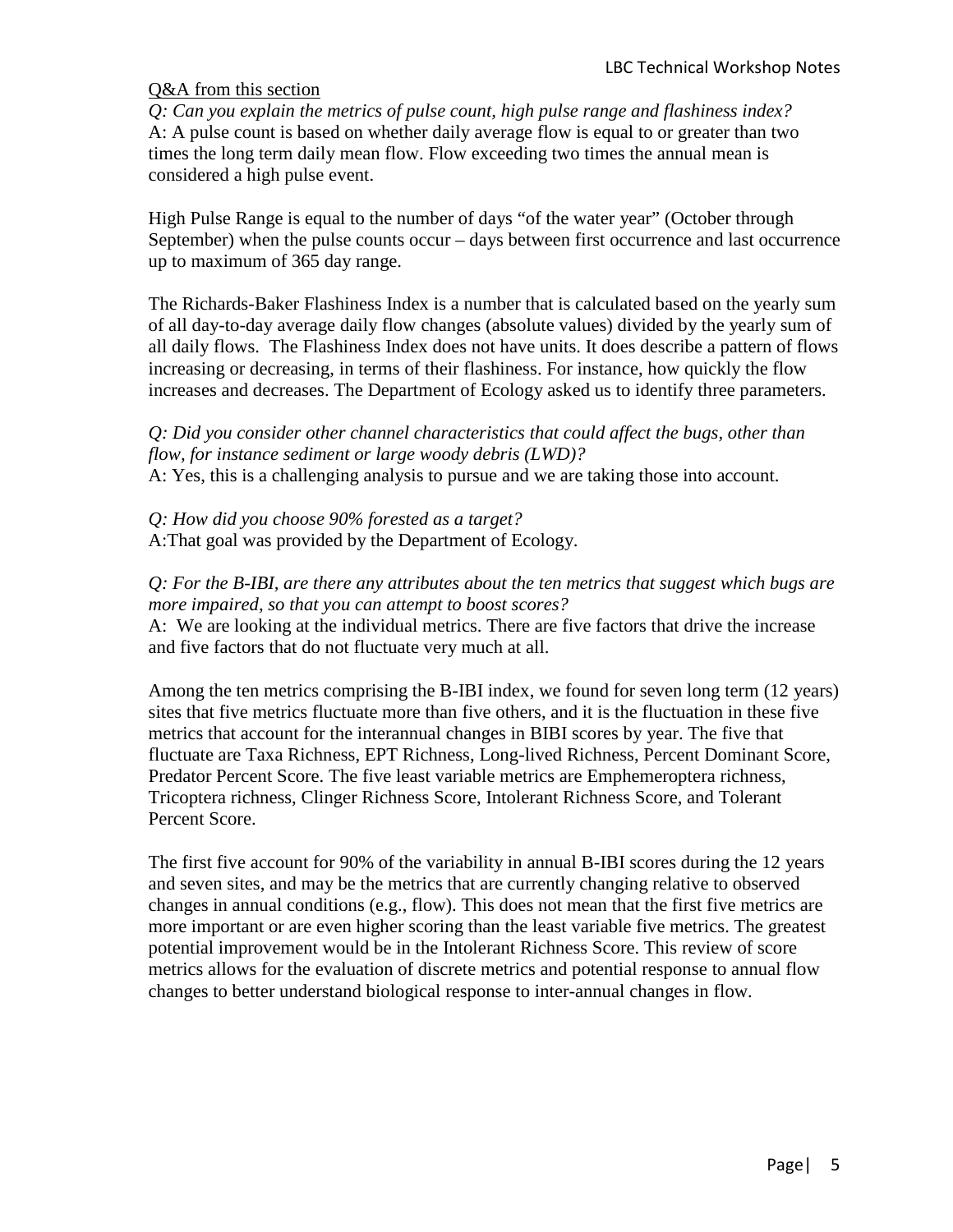# Stormwater Strategy Analysis:

Patty Dillon, NHC, gave a presentation on how the project team will do the modeling, and what they expect to get out of it. NHC will use input data from the calibrated HSPF model to evaluate landscape-level structural BMPs and non-structural programs/actions. SUSTAIN, an optimization tool, will be used to allow determination of the combinations of strategies that will be cost-effective in meeting water quality treatment goals.The most promising solutions from SUSTAIN will be routed through the stream network in the HSPF model. NHC will be modeling closer to ten scenarios and will present full results of five different scenarios. Nonmodeled strategies will also be considered for incorporation in the plan.NHC will include shading and buffer enhancement scenarios into the instream HSPF modeling.

# Q&A from this section

*Q: How are you considering the "over building" of lots? And who is monitoring that and its effectiveness?*

A: Future development assumptions were based on the current comprehensive plan. Policy requirements for new development include surface water mitigation, such as retaining and infiltration.

### *Q: How will you adaptively manage the population increase in the basin?*

A: Modeling represents fixed points in time, "snapshots" of different development levels. Our model was calibrated to land use from 2013, including existing facilities. We also have a pre-development scenario with all forest land cover and a future scenario representing full development (build-out) under the current Comprehensive Plan. Surface Water Management (SWM) does some monitoring and it is used for many different purposes. It could be used to gauge the impact of development over time but we are not currently studying that. We do contribute the data that we collect to a regional effort of monitoring by the Department of Ecology.

*Q: How are you going to take in to consideration new data you may collect in the future?* A: Snohomish County collects long term ambient water quality data in Little Bear Creek for the purpose of tracking status and trends. This data has also been used to develop the TMDLs for Little Bear Creek. Future data will continue to be used to track status and trends and monitor exceedances of water quality standards in Little Bear Creek.

*Q: How do you quantify the extent of the Best Management Practices (BMPs) in the model?* A: Using GIS screening, we establish a realistic boundary of appropriate space available in each of the treatment areas for each of the BMPs. This represents an upper limit in the SUSTAIN model. The amount determined for each BMP will be less than or equal to that, as determined by the optimization.

# *Q: How have you determined your participation rate in programs for things like citizen rain gardens?*

A: We've looked at participation in similar past programs and we looked at the amount of land available for that type of BMP. Then we included those estimates in our modeling scenarios. First, we have to identify how much we need and then we will work out how we're going to make it happen.

*Q: Is the goal or standard you are trying to achieve for modeling 100% forested?*